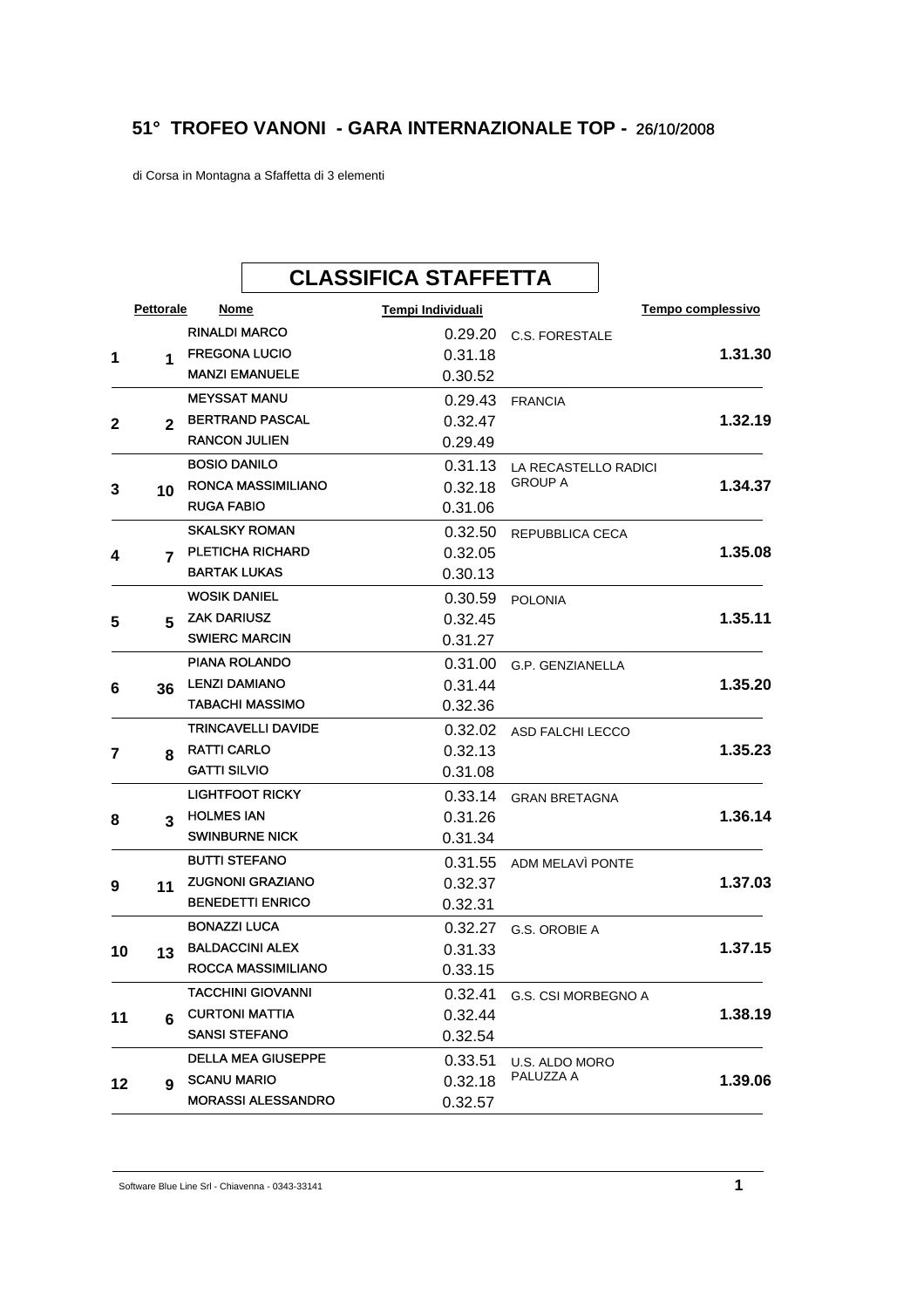|    | <b>Pettorale</b> | Nome                         | Tempi Individuali |                             | Tempo complessivo |
|----|------------------|------------------------------|-------------------|-----------------------------|-------------------|
|    |                  | <b>BONGIO SERGIO</b>         | 0.34.51           | G.S. CSI MORBEGNO B         |                   |
| 13 | 39               | <b>LEONI MARCO</b>           | 0.32.05           |                             | 1.40.11           |
|    |                  | <b>PEYRONEL FRANCESCO</b>    | 0.33.15           |                             |                   |
|    |                  | <b>PENONE MICHELE</b>        | 0.31.44           | <b>G.P. SANTI NUOVA</b>     |                   |
| 14 | 17               | <b>BARONA ALBERTO</b>        | 0.34.49           | OLONIO A                    | 1.40.32           |
|    |                  | <b>PARAGONI IVANO</b>        | 0.33.59           |                             |                   |
|    |                  | SONGINI DARIO                | 0.33.36           | G.S. VALGEROLA A            |                   |
| 15 | 14               | <b>VOLPI GIANLUCA</b>        | 0.34.50           |                             | 1.40.59           |
|    |                  | <b>DELLA TORRE FRANCESCO</b> | 0.32.33           |                             |                   |
|    |                  | <b>SCANDOLERA ALEX</b>       | 0.33.02           | G.S. OROBIE B               |                   |
| 16 | 45               | <b>TASSI PIER ALBERTO</b>    | 0.35.00           |                             | 1.41.15           |
|    |                  | <b>BALDACCINI GIANFRANCO</b> | 0.33.13           |                             |                   |
|    |                  | <b>VODOPIVEC UROS</b>        | 0.32.39           | <b>SLOVENIA</b>             |                   |
| 17 | 4                | <b>OBLAK PETER</b>           | 0.33.33           |                             | 1.41.39           |
|    |                  | <b>JARC BERNARD</b>          | 0.35.27           |                             |                   |
|    |                  | <b>TRIULZI FABRIZIO</b>      | 0.32.00           | <b>G.P. VALCHIAVENNA A</b>  |                   |
| 18 | 16               | <b>TIRINZONI DARIO</b>       | 0.34.20           |                             | 1.41.49           |
|    |                  | <b>PANATTI ERIK</b>          | 0.35.29           |                             |                   |
|    |                  | <b>SALINETTI MICHELE</b>     | 0.34.40           | G.S. CSI MORBEGNO C         |                   |
| 19 | 40               | <b>NOBILI MAURIZIO</b>       | 0.34.07           |                             | 1.42.14           |
|    |                  | <b>GIANONCELLI ENRICO</b>    | 0.33.27           |                             |                   |
|    |                  | <b>PANIGA OSCAR</b>          | 0.33.26           | <b>G.P. SANTI NUOVA</b>     |                   |
| 20 | 54               | <b>FIORENTINI MARINO</b>     | 0.35.19           | <b>OLONIO B</b>             | 1.42.52           |
|    |                  | <b>GERNA IVAN</b>            | 0.34.07           |                             |                   |
|    |                  | <b>TIRINZONI ENRICO</b>      | 0.36.40           | <b>G.P. TALAMONA A</b>      |                   |
| 21 | 18               | <b>GUSMEROLI ALESSANDRO</b>  | 0.34.29           |                             | 1.44.29           |
|    |                  | <b>FRACASSI DARIO</b>        | 0.33.20           |                             |                   |
|    |                  | <b>BELTRAMI MAURIZIO</b>     | 0.34.15           | LA RECASTELLO RADICI        | 1.44.36           |
| 22 | 43               | <b>TOMELLERI FLAVIO</b>      | 0.35.36           | <b>GROUP B</b>              |                   |
|    |                  | <b>LAZZARINI ANDREA</b>      | 0.34.45           |                             |                   |
|    |                  | <b>RE LUCA</b>               |                   | 0.34.30 G.P. LEGNAMI        |                   |
| 23 | 12               | <b>GELMI ALESSANDRO</b>      | 0.36.08           | PELLEGRINELLI               | 1.45.08           |
|    |                  | PEDERSOLI GIANFRANCO         | 0.34.30           |                             |                   |
|    |                  | <b>GUSMEROLI RENATO</b>      | 0.34.02           | G.P. TALAMONA B             |                   |
| 24 |                  | <b>MAZZONI AURELIO</b>       | 0.35.32           |                             | 1.46.29           |
|    | 57               | <b>CIAPONI FABIO</b>         | 0.36.55           |                             |                   |
|    |                  | PEDROLINI UGO                | 0.35.34           | ASD LANZADA A               |                   |
|    |                  | <b>SERTORE DAVIDE</b>        | 0.36.16           |                             | 1.47.15           |
| 25 | 28               | <b>PICCENI FABRIZIO</b>      | 0.35.25           |                             |                   |
|    |                  | <b>PEDROLA EMANUELE</b>      | 0.36.57           |                             |                   |
|    |                  | <b>RUFFONI LUCA</b>          | 0.35.09           | G.S. VALGEROLA B            | 1.47.44           |
| 26 | 47               | <b>ACQUISTAPACE WALTER</b>   | 0.35.38           |                             |                   |
|    |                  | <b>MOROCUTTI GIONNI</b>      |                   |                             |                   |
|    |                  | <b>DE CRIGNIS GRAZIANO</b>   | 0.34.28           | U.S. ALDO MORO<br>PALUZZA B |                   |
| 27 | 42               | <b>COZZI FRANCESCO</b>       | 0.39.33           |                             | 1.47.55           |
|    |                  |                              | 0.33.54           |                             |                   |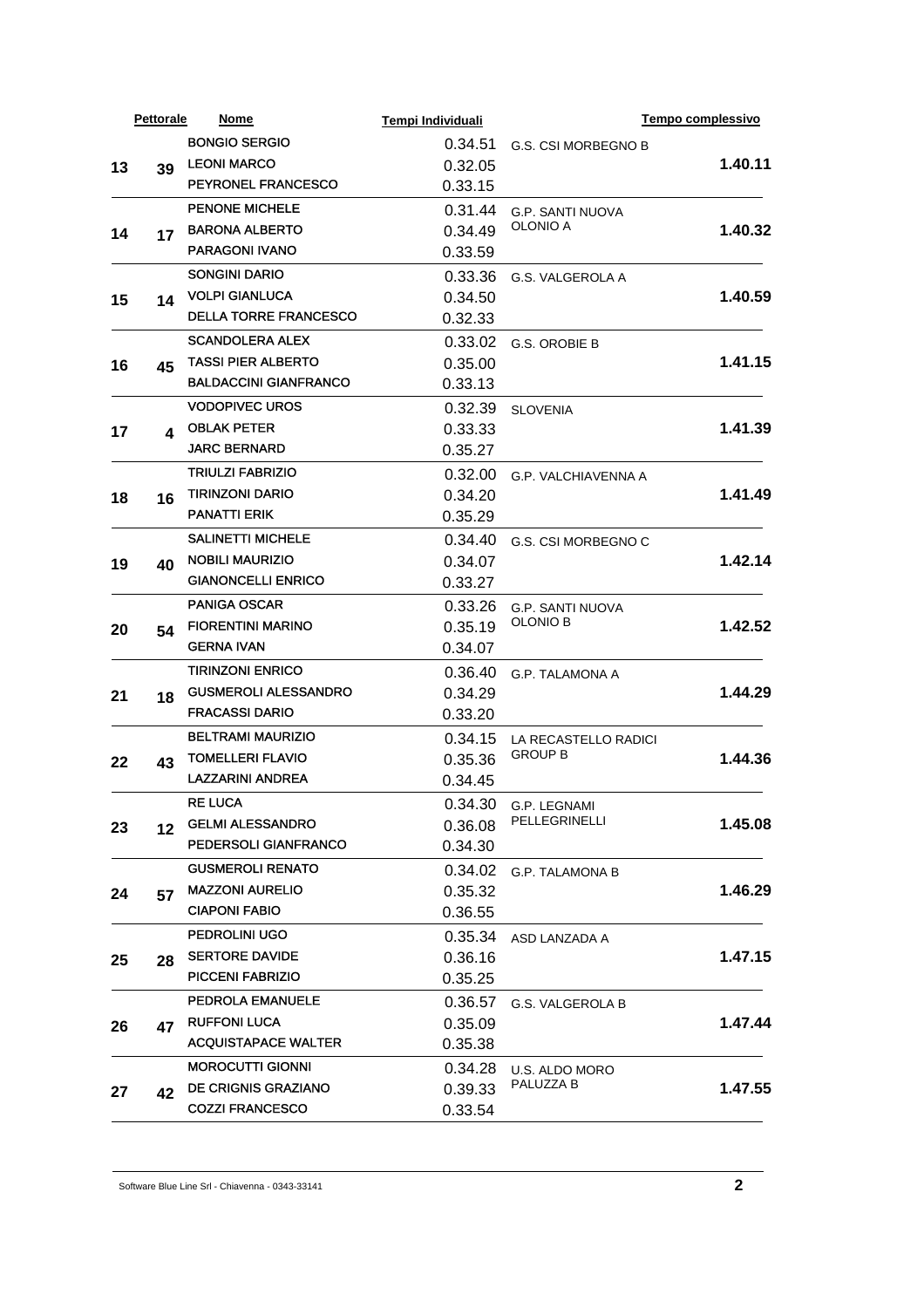| <b>BONGIO FABIO</b><br>0.36.45<br>G.S. CSI MORBEGNO D<br><b>BOTTA' MATTEO</b><br>0.35.10<br>28<br>41<br><b>MANENTI MAURO</b><br>0.36.21<br><b>COMPAGNONI VENANZIO</b><br>0.34.26<br>ATL. ALTA VALTELLINA B<br><b>COMPAGNONI FLAVIO</b><br>0.38.42<br>29<br>60<br><b>COMPAGNONI LUCIANO</b><br>0.35.48<br><b>RUFFONI AMOS</b><br>0.35.38<br>G.S. CSI MORBEGNO F<br><b>RUFFONI GIANPAOLO</b><br>0.37.29<br>30<br>80<br><b>BUZZETTI GIUSEPPE</b><br>0.36.19<br><b>MARTINOLLI MARCO</b><br>0.34.58<br><b>G.P. TALAMONA E</b><br>PEDRAZZOLI PAOLO<br>1.49.30<br>0.37.27<br>31<br>109<br><b>NOBILI CHRISTIAN</b><br>0.37.05<br><b>RINI NICOLA</b><br>0.38.58<br>ATL. ALTA VALTELLINA A<br><b>GIANOLI THOMAS</b><br>1.50.02<br>0.36.36<br>32<br>19<br><b>CAPITANI DARIO</b><br>0.34.28<br><b>INVERNIZZI DAVIDE</b><br>0.34.47<br>C.A. LIZZOLI A<br><b>ALIPRANDI DARIO</b><br>1.50.05<br>0.38.43<br>33<br>21<br><b>LIZZOLI GIACOMINO</b><br>0.36.35<br><b>MUTTONI GIANNI</b><br>0.36.17<br>POL. PAGNONA A<br><b>RIVA PIETRO</b><br>1.50.17<br>0.36.55<br>34<br>20<br><b>GANDIN MAURIZIO</b><br>0.37.05<br><b>PIOMBARDI MICHELE</b><br>0.36.18<br>G.S. VALGEROLA C<br><b>MALGESINI PIERLUIGI</b><br>1.51.31<br>0.36.38<br>35<br>48<br>PONTIGGIA GIANBATTISTA<br>0.38.35<br><b>DONA' PAOLO</b><br>0.36.39<br><b>G.P. VALCHIAVENNA B</b><br><b>PASINI FILIPPO</b><br>1.51.44<br>0.37.30<br>36<br>50<br><b>LISIGNOLI FRANCO</b><br>0.37.35<br><b>COLOMBO MARCO</b><br>0.38.52<br>ATL. CENTRO LARIO<br>DE MARIA DAVIDE<br>1.52.58<br>0.35.25<br>37<br>27<br><b>SPEZZIALI DANIELE</b><br>0.38.41<br><b>MARTOCCHI DARIO</b><br>0.35.33<br>MERA ATHLETIC CLUB<br><b>CURTONI GIANNI</b><br>1.53.21<br>0.39.28<br>38<br>24<br><b>CODEGA LUCA</b><br>0.38.20<br><b>BERTOLINA LUCA</b><br>0.40.41<br>ATL. ALTA VALTELLINA D<br><b>FUPPOLI SIMONE</b><br>1.53.26<br>0.36.42<br>62<br><b>SALIGARI DINO</b><br>0.36.03<br><b>GUSMEROLI MASSIMO</b><br>0.37.50<br>G.P. TALAMONA M<br><b>RIVA ENEA</b><br>1.53.33<br>0.38.04<br>115<br><b>FOGNINI MARZIO</b><br>0.37.39<br>LIGARI ARMANDO<br>0.37.32<br>G.P. SANTI NUOVA<br>OLONIO <sub>C</sub><br><b>BERTARINI ANDREA</b><br>0.36.33<br>55<br><b>TANGHERLONI GIUSEPPE</b><br>0.39.36<br><b>TORRI MAURIZIO</b><br>0.37.52<br>G.P. TALAMONA C<br><b>GUSMEROLI PAOLO</b><br>0.38.23<br>58<br><b>CIAPONI ALAN</b><br>0.37.27 |    | <b>Pettorale</b> | Nome | Tempi Individuali | Tempo complessivo |
|--------------------------------------------------------------------------------------------------------------------------------------------------------------------------------------------------------------------------------------------------------------------------------------------------------------------------------------------------------------------------------------------------------------------------------------------------------------------------------------------------------------------------------------------------------------------------------------------------------------------------------------------------------------------------------------------------------------------------------------------------------------------------------------------------------------------------------------------------------------------------------------------------------------------------------------------------------------------------------------------------------------------------------------------------------------------------------------------------------------------------------------------------------------------------------------------------------------------------------------------------------------------------------------------------------------------------------------------------------------------------------------------------------------------------------------------------------------------------------------------------------------------------------------------------------------------------------------------------------------------------------------------------------------------------------------------------------------------------------------------------------------------------------------------------------------------------------------------------------------------------------------------------------------------------------------------------------------------------------------------------------------------------------------------------------------------------------------------------------------------------------------------------------------------------------------------------------------------------------------------------------------------------------------------------------------------------------------------------|----|------------------|------|-------------------|-------------------|
|                                                                                                                                                                                                                                                                                                                                                                                                                                                                                                                                                                                                                                                                                                                                                                                                                                                                                                                                                                                                                                                                                                                                                                                                                                                                                                                                                                                                                                                                                                                                                                                                                                                                                                                                                                                                                                                                                                                                                                                                                                                                                                                                                                                                                                                                                                                                                  |    |                  |      |                   |                   |
|                                                                                                                                                                                                                                                                                                                                                                                                                                                                                                                                                                                                                                                                                                                                                                                                                                                                                                                                                                                                                                                                                                                                                                                                                                                                                                                                                                                                                                                                                                                                                                                                                                                                                                                                                                                                                                                                                                                                                                                                                                                                                                                                                                                                                                                                                                                                                  |    |                  |      |                   | 1.48.16           |
|                                                                                                                                                                                                                                                                                                                                                                                                                                                                                                                                                                                                                                                                                                                                                                                                                                                                                                                                                                                                                                                                                                                                                                                                                                                                                                                                                                                                                                                                                                                                                                                                                                                                                                                                                                                                                                                                                                                                                                                                                                                                                                                                                                                                                                                                                                                                                  |    |                  |      |                   |                   |
|                                                                                                                                                                                                                                                                                                                                                                                                                                                                                                                                                                                                                                                                                                                                                                                                                                                                                                                                                                                                                                                                                                                                                                                                                                                                                                                                                                                                                                                                                                                                                                                                                                                                                                                                                                                                                                                                                                                                                                                                                                                                                                                                                                                                                                                                                                                                                  |    |                  |      |                   |                   |
|                                                                                                                                                                                                                                                                                                                                                                                                                                                                                                                                                                                                                                                                                                                                                                                                                                                                                                                                                                                                                                                                                                                                                                                                                                                                                                                                                                                                                                                                                                                                                                                                                                                                                                                                                                                                                                                                                                                                                                                                                                                                                                                                                                                                                                                                                                                                                  |    |                  |      |                   | 1.48.56           |
|                                                                                                                                                                                                                                                                                                                                                                                                                                                                                                                                                                                                                                                                                                                                                                                                                                                                                                                                                                                                                                                                                                                                                                                                                                                                                                                                                                                                                                                                                                                                                                                                                                                                                                                                                                                                                                                                                                                                                                                                                                                                                                                                                                                                                                                                                                                                                  |    |                  |      |                   |                   |
|                                                                                                                                                                                                                                                                                                                                                                                                                                                                                                                                                                                                                                                                                                                                                                                                                                                                                                                                                                                                                                                                                                                                                                                                                                                                                                                                                                                                                                                                                                                                                                                                                                                                                                                                                                                                                                                                                                                                                                                                                                                                                                                                                                                                                                                                                                                                                  |    |                  |      |                   |                   |
|                                                                                                                                                                                                                                                                                                                                                                                                                                                                                                                                                                                                                                                                                                                                                                                                                                                                                                                                                                                                                                                                                                                                                                                                                                                                                                                                                                                                                                                                                                                                                                                                                                                                                                                                                                                                                                                                                                                                                                                                                                                                                                                                                                                                                                                                                                                                                  |    |                  |      |                   | 1.49.26           |
|                                                                                                                                                                                                                                                                                                                                                                                                                                                                                                                                                                                                                                                                                                                                                                                                                                                                                                                                                                                                                                                                                                                                                                                                                                                                                                                                                                                                                                                                                                                                                                                                                                                                                                                                                                                                                                                                                                                                                                                                                                                                                                                                                                                                                                                                                                                                                  |    |                  |      |                   |                   |
|                                                                                                                                                                                                                                                                                                                                                                                                                                                                                                                                                                                                                                                                                                                                                                                                                                                                                                                                                                                                                                                                                                                                                                                                                                                                                                                                                                                                                                                                                                                                                                                                                                                                                                                                                                                                                                                                                                                                                                                                                                                                                                                                                                                                                                                                                                                                                  |    |                  |      |                   |                   |
|                                                                                                                                                                                                                                                                                                                                                                                                                                                                                                                                                                                                                                                                                                                                                                                                                                                                                                                                                                                                                                                                                                                                                                                                                                                                                                                                                                                                                                                                                                                                                                                                                                                                                                                                                                                                                                                                                                                                                                                                                                                                                                                                                                                                                                                                                                                                                  |    |                  |      |                   |                   |
|                                                                                                                                                                                                                                                                                                                                                                                                                                                                                                                                                                                                                                                                                                                                                                                                                                                                                                                                                                                                                                                                                                                                                                                                                                                                                                                                                                                                                                                                                                                                                                                                                                                                                                                                                                                                                                                                                                                                                                                                                                                                                                                                                                                                                                                                                                                                                  |    |                  |      |                   |                   |
|                                                                                                                                                                                                                                                                                                                                                                                                                                                                                                                                                                                                                                                                                                                                                                                                                                                                                                                                                                                                                                                                                                                                                                                                                                                                                                                                                                                                                                                                                                                                                                                                                                                                                                                                                                                                                                                                                                                                                                                                                                                                                                                                                                                                                                                                                                                                                  |    |                  |      |                   |                   |
|                                                                                                                                                                                                                                                                                                                                                                                                                                                                                                                                                                                                                                                                                                                                                                                                                                                                                                                                                                                                                                                                                                                                                                                                                                                                                                                                                                                                                                                                                                                                                                                                                                                                                                                                                                                                                                                                                                                                                                                                                                                                                                                                                                                                                                                                                                                                                  |    |                  |      |                   |                   |
|                                                                                                                                                                                                                                                                                                                                                                                                                                                                                                                                                                                                                                                                                                                                                                                                                                                                                                                                                                                                                                                                                                                                                                                                                                                                                                                                                                                                                                                                                                                                                                                                                                                                                                                                                                                                                                                                                                                                                                                                                                                                                                                                                                                                                                                                                                                                                  |    |                  |      |                   |                   |
|                                                                                                                                                                                                                                                                                                                                                                                                                                                                                                                                                                                                                                                                                                                                                                                                                                                                                                                                                                                                                                                                                                                                                                                                                                                                                                                                                                                                                                                                                                                                                                                                                                                                                                                                                                                                                                                                                                                                                                                                                                                                                                                                                                                                                                                                                                                                                  |    |                  |      |                   |                   |
|                                                                                                                                                                                                                                                                                                                                                                                                                                                                                                                                                                                                                                                                                                                                                                                                                                                                                                                                                                                                                                                                                                                                                                                                                                                                                                                                                                                                                                                                                                                                                                                                                                                                                                                                                                                                                                                                                                                                                                                                                                                                                                                                                                                                                                                                                                                                                  |    |                  |      |                   |                   |
|                                                                                                                                                                                                                                                                                                                                                                                                                                                                                                                                                                                                                                                                                                                                                                                                                                                                                                                                                                                                                                                                                                                                                                                                                                                                                                                                                                                                                                                                                                                                                                                                                                                                                                                                                                                                                                                                                                                                                                                                                                                                                                                                                                                                                                                                                                                                                  |    |                  |      |                   |                   |
|                                                                                                                                                                                                                                                                                                                                                                                                                                                                                                                                                                                                                                                                                                                                                                                                                                                                                                                                                                                                                                                                                                                                                                                                                                                                                                                                                                                                                                                                                                                                                                                                                                                                                                                                                                                                                                                                                                                                                                                                                                                                                                                                                                                                                                                                                                                                                  |    |                  |      |                   |                   |
|                                                                                                                                                                                                                                                                                                                                                                                                                                                                                                                                                                                                                                                                                                                                                                                                                                                                                                                                                                                                                                                                                                                                                                                                                                                                                                                                                                                                                                                                                                                                                                                                                                                                                                                                                                                                                                                                                                                                                                                                                                                                                                                                                                                                                                                                                                                                                  |    |                  |      |                   |                   |
|                                                                                                                                                                                                                                                                                                                                                                                                                                                                                                                                                                                                                                                                                                                                                                                                                                                                                                                                                                                                                                                                                                                                                                                                                                                                                                                                                                                                                                                                                                                                                                                                                                                                                                                                                                                                                                                                                                                                                                                                                                                                                                                                                                                                                                                                                                                                                  |    |                  |      |                   |                   |
|                                                                                                                                                                                                                                                                                                                                                                                                                                                                                                                                                                                                                                                                                                                                                                                                                                                                                                                                                                                                                                                                                                                                                                                                                                                                                                                                                                                                                                                                                                                                                                                                                                                                                                                                                                                                                                                                                                                                                                                                                                                                                                                                                                                                                                                                                                                                                  |    |                  |      |                   |                   |
|                                                                                                                                                                                                                                                                                                                                                                                                                                                                                                                                                                                                                                                                                                                                                                                                                                                                                                                                                                                                                                                                                                                                                                                                                                                                                                                                                                                                                                                                                                                                                                                                                                                                                                                                                                                                                                                                                                                                                                                                                                                                                                                                                                                                                                                                                                                                                  |    |                  |      |                   |                   |
|                                                                                                                                                                                                                                                                                                                                                                                                                                                                                                                                                                                                                                                                                                                                                                                                                                                                                                                                                                                                                                                                                                                                                                                                                                                                                                                                                                                                                                                                                                                                                                                                                                                                                                                                                                                                                                                                                                                                                                                                                                                                                                                                                                                                                                                                                                                                                  |    |                  |      |                   |                   |
|                                                                                                                                                                                                                                                                                                                                                                                                                                                                                                                                                                                                                                                                                                                                                                                                                                                                                                                                                                                                                                                                                                                                                                                                                                                                                                                                                                                                                                                                                                                                                                                                                                                                                                                                                                                                                                                                                                                                                                                                                                                                                                                                                                                                                                                                                                                                                  |    |                  |      |                   |                   |
|                                                                                                                                                                                                                                                                                                                                                                                                                                                                                                                                                                                                                                                                                                                                                                                                                                                                                                                                                                                                                                                                                                                                                                                                                                                                                                                                                                                                                                                                                                                                                                                                                                                                                                                                                                                                                                                                                                                                                                                                                                                                                                                                                                                                                                                                                                                                                  |    |                  |      |                   |                   |
|                                                                                                                                                                                                                                                                                                                                                                                                                                                                                                                                                                                                                                                                                                                                                                                                                                                                                                                                                                                                                                                                                                                                                                                                                                                                                                                                                                                                                                                                                                                                                                                                                                                                                                                                                                                                                                                                                                                                                                                                                                                                                                                                                                                                                                                                                                                                                  |    |                  |      |                   |                   |
|                                                                                                                                                                                                                                                                                                                                                                                                                                                                                                                                                                                                                                                                                                                                                                                                                                                                                                                                                                                                                                                                                                                                                                                                                                                                                                                                                                                                                                                                                                                                                                                                                                                                                                                                                                                                                                                                                                                                                                                                                                                                                                                                                                                                                                                                                                                                                  |    |                  |      |                   |                   |
|                                                                                                                                                                                                                                                                                                                                                                                                                                                                                                                                                                                                                                                                                                                                                                                                                                                                                                                                                                                                                                                                                                                                                                                                                                                                                                                                                                                                                                                                                                                                                                                                                                                                                                                                                                                                                                                                                                                                                                                                                                                                                                                                                                                                                                                                                                                                                  |    |                  |      |                   |                   |
|                                                                                                                                                                                                                                                                                                                                                                                                                                                                                                                                                                                                                                                                                                                                                                                                                                                                                                                                                                                                                                                                                                                                                                                                                                                                                                                                                                                                                                                                                                                                                                                                                                                                                                                                                                                                                                                                                                                                                                                                                                                                                                                                                                                                                                                                                                                                                  |    |                  |      |                   |                   |
|                                                                                                                                                                                                                                                                                                                                                                                                                                                                                                                                                                                                                                                                                                                                                                                                                                                                                                                                                                                                                                                                                                                                                                                                                                                                                                                                                                                                                                                                                                                                                                                                                                                                                                                                                                                                                                                                                                                                                                                                                                                                                                                                                                                                                                                                                                                                                  |    |                  |      |                   |                   |
|                                                                                                                                                                                                                                                                                                                                                                                                                                                                                                                                                                                                                                                                                                                                                                                                                                                                                                                                                                                                                                                                                                                                                                                                                                                                                                                                                                                                                                                                                                                                                                                                                                                                                                                                                                                                                                                                                                                                                                                                                                                                                                                                                                                                                                                                                                                                                  |    |                  |      |                   |                   |
|                                                                                                                                                                                                                                                                                                                                                                                                                                                                                                                                                                                                                                                                                                                                                                                                                                                                                                                                                                                                                                                                                                                                                                                                                                                                                                                                                                                                                                                                                                                                                                                                                                                                                                                                                                                                                                                                                                                                                                                                                                                                                                                                                                                                                                                                                                                                                  |    |                  |      |                   |                   |
|                                                                                                                                                                                                                                                                                                                                                                                                                                                                                                                                                                                                                                                                                                                                                                                                                                                                                                                                                                                                                                                                                                                                                                                                                                                                                                                                                                                                                                                                                                                                                                                                                                                                                                                                                                                                                                                                                                                                                                                                                                                                                                                                                                                                                                                                                                                                                  |    |                  |      |                   |                   |
|                                                                                                                                                                                                                                                                                                                                                                                                                                                                                                                                                                                                                                                                                                                                                                                                                                                                                                                                                                                                                                                                                                                                                                                                                                                                                                                                                                                                                                                                                                                                                                                                                                                                                                                                                                                                                                                                                                                                                                                                                                                                                                                                                                                                                                                                                                                                                  |    |                  |      |                   |                   |
|                                                                                                                                                                                                                                                                                                                                                                                                                                                                                                                                                                                                                                                                                                                                                                                                                                                                                                                                                                                                                                                                                                                                                                                                                                                                                                                                                                                                                                                                                                                                                                                                                                                                                                                                                                                                                                                                                                                                                                                                                                                                                                                                                                                                                                                                                                                                                  | 39 |                  |      |                   |                   |
|                                                                                                                                                                                                                                                                                                                                                                                                                                                                                                                                                                                                                                                                                                                                                                                                                                                                                                                                                                                                                                                                                                                                                                                                                                                                                                                                                                                                                                                                                                                                                                                                                                                                                                                                                                                                                                                                                                                                                                                                                                                                                                                                                                                                                                                                                                                                                  |    |                  |      |                   |                   |
|                                                                                                                                                                                                                                                                                                                                                                                                                                                                                                                                                                                                                                                                                                                                                                                                                                                                                                                                                                                                                                                                                                                                                                                                                                                                                                                                                                                                                                                                                                                                                                                                                                                                                                                                                                                                                                                                                                                                                                                                                                                                                                                                                                                                                                                                                                                                                  |    |                  |      |                   |                   |
|                                                                                                                                                                                                                                                                                                                                                                                                                                                                                                                                                                                                                                                                                                                                                                                                                                                                                                                                                                                                                                                                                                                                                                                                                                                                                                                                                                                                                                                                                                                                                                                                                                                                                                                                                                                                                                                                                                                                                                                                                                                                                                                                                                                                                                                                                                                                                  | 40 |                  |      |                   |                   |
|                                                                                                                                                                                                                                                                                                                                                                                                                                                                                                                                                                                                                                                                                                                                                                                                                                                                                                                                                                                                                                                                                                                                                                                                                                                                                                                                                                                                                                                                                                                                                                                                                                                                                                                                                                                                                                                                                                                                                                                                                                                                                                                                                                                                                                                                                                                                                  |    |                  |      |                   |                   |
|                                                                                                                                                                                                                                                                                                                                                                                                                                                                                                                                                                                                                                                                                                                                                                                                                                                                                                                                                                                                                                                                                                                                                                                                                                                                                                                                                                                                                                                                                                                                                                                                                                                                                                                                                                                                                                                                                                                                                                                                                                                                                                                                                                                                                                                                                                                                                  |    |                  |      |                   |                   |
|                                                                                                                                                                                                                                                                                                                                                                                                                                                                                                                                                                                                                                                                                                                                                                                                                                                                                                                                                                                                                                                                                                                                                                                                                                                                                                                                                                                                                                                                                                                                                                                                                                                                                                                                                                                                                                                                                                                                                                                                                                                                                                                                                                                                                                                                                                                                                  | 41 |                  |      |                   | 1.53.41           |
|                                                                                                                                                                                                                                                                                                                                                                                                                                                                                                                                                                                                                                                                                                                                                                                                                                                                                                                                                                                                                                                                                                                                                                                                                                                                                                                                                                                                                                                                                                                                                                                                                                                                                                                                                                                                                                                                                                                                                                                                                                                                                                                                                                                                                                                                                                                                                  |    |                  |      |                   |                   |
|                                                                                                                                                                                                                                                                                                                                                                                                                                                                                                                                                                                                                                                                                                                                                                                                                                                                                                                                                                                                                                                                                                                                                                                                                                                                                                                                                                                                                                                                                                                                                                                                                                                                                                                                                                                                                                                                                                                                                                                                                                                                                                                                                                                                                                                                                                                                                  |    |                  |      |                   |                   |
|                                                                                                                                                                                                                                                                                                                                                                                                                                                                                                                                                                                                                                                                                                                                                                                                                                                                                                                                                                                                                                                                                                                                                                                                                                                                                                                                                                                                                                                                                                                                                                                                                                                                                                                                                                                                                                                                                                                                                                                                                                                                                                                                                                                                                                                                                                                                                  | 42 |                  |      |                   | 1.53.42           |
|                                                                                                                                                                                                                                                                                                                                                                                                                                                                                                                                                                                                                                                                                                                                                                                                                                                                                                                                                                                                                                                                                                                                                                                                                                                                                                                                                                                                                                                                                                                                                                                                                                                                                                                                                                                                                                                                                                                                                                                                                                                                                                                                                                                                                                                                                                                                                  |    |                  |      |                   |                   |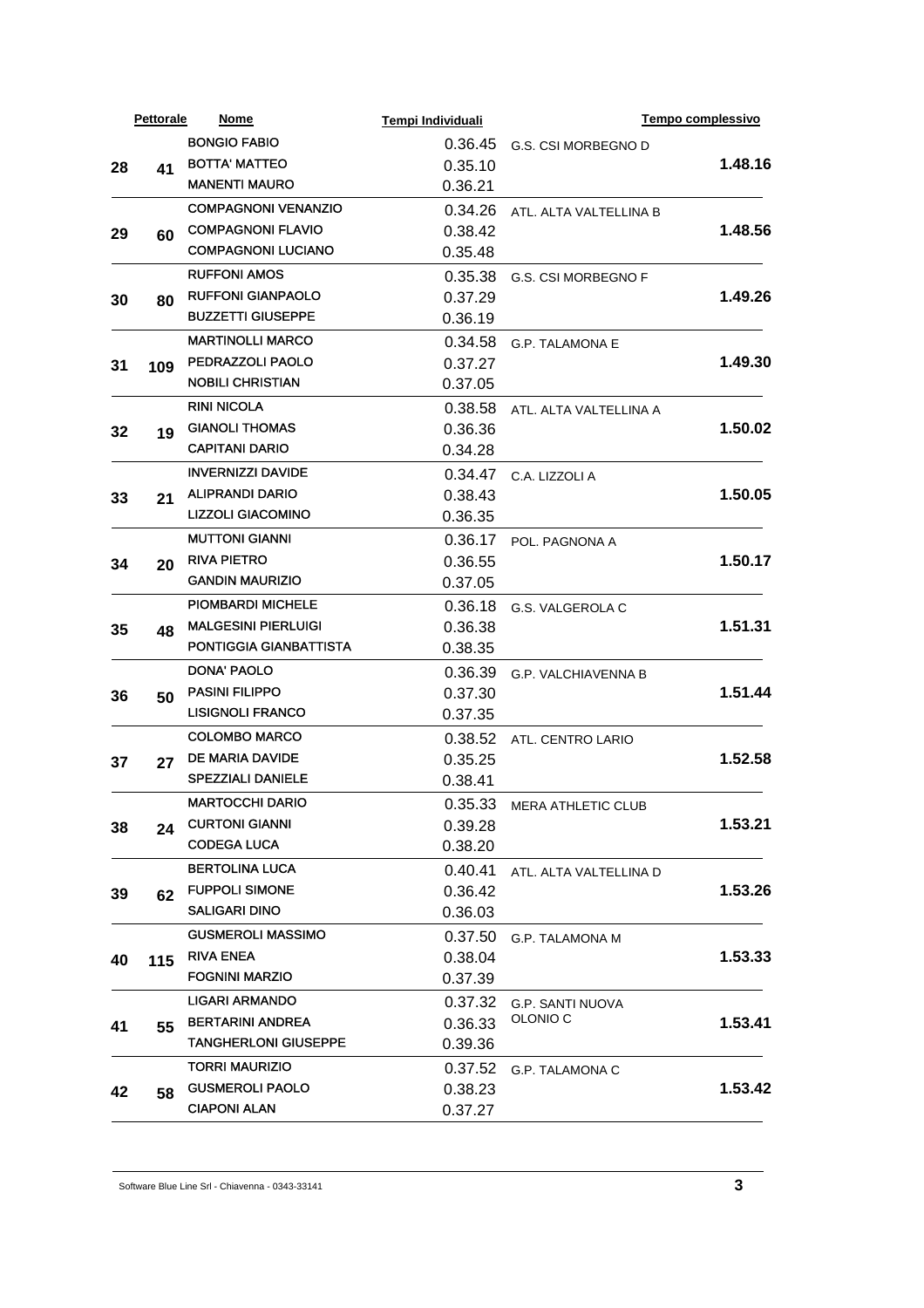|    | <b>Pettorale</b> | Nome                                             | Tempi Individuali  |                         | Tempo complessivo |
|----|------------------|--------------------------------------------------|--------------------|-------------------------|-------------------|
|    |                  | <b>CANTAMESSI DANIELE</b>                        | 0.36.21            | ATL. ALTA VALLE         |                   |
| 43 | 25               | <b>MILESI VINCENZO</b>                           | 0.36.58            | <b>BREMBANA A</b>       | 1.53.51           |
|    |                  | <b>BEGNIS FRANCESCO</b>                          | 0.40.32            |                         |                   |
|    |                  | DE GIOVANETTI DOMENICO                           | 0.37.34            | G.S. VALGEROLA D        |                   |
| 44 | 49               | <b>DEI CAS ENRICO</b>                            | 0.38.53            |                         | 1.53.52           |
|    |                  | <b>MENEGOLA ATHOS</b>                            | 0.37.25            |                         |                   |
|    |                  | <b>MANZI CARLO</b>                               | 0.37.12            | <b>RUNNERS COLICO A</b> |                   |
| 45 | 35               | <b>TOSARINI ILARIO</b>                           | 0.36.17            |                         | 1.54.05           |
|    |                  | <b>DEL PRA NICOLA</b>                            | 0.40.36            |                         |                   |
|    |                  | <b>TOMASI PAOLO</b>                              | 0.40.19            | U.S. MALONNO A          |                   |
| 46 | 22               | <b>BONAVETTI ROSSANO</b>                         | 0.37.54            |                         | 1.54.23           |
|    |                  | <b>PASINETTI GERMANO</b>                         | 0.36.10            |                         |                   |
|    |                  | <b>BARLASCINI MARIO</b>                          | 0.37.57            | G.S. CSI MORBEGNO H     |                   |
| 47 | 82               | <b>FUMELLI ROBERTO</b>                           | 0.40.27            |                         | 1.54.37           |
|    |                  | <b>GUSMEROLI EGIDIO</b>                          | 0.36.13            |                         |                   |
|    |                  | <b>PASSERINI MARCO</b>                           | 0.36.35            | G.S. CSI MORBEGNO G     |                   |
| 48 | 81               | <b>PERLINI CORRADO</b>                           | 0.39.30            |                         | 1.54.38           |
|    |                  | <b>ANGELINI SERGIO</b>                           | 0.38.33            |                         |                   |
|    |                  | <b>PEROLINI MARCO</b>                            | 0.37.48            | POL. ALBOSAGGIA         |                   |
| 49 | 37               | <b>BARUTA GIANLUCA</b>                           | 0.37.47            |                         | 1.54.52           |
|    |                  | <b>BELOTTI LUCIANO</b>                           | 0.39.17            |                         |                   |
|    |                  | <b>COMPAGNONI GIORGIO</b>                        | 0.36.29            | <b>U.S. BORMIESE A</b>  |                   |
|    |                  | <b>ROCCA RINO</b>                                | 0.38.42            |                         | 1.54.59           |
| 50 | 30               | <b>BRACCHI MASSIMO</b>                           | 0.39.48            |                         |                   |
|    |                  | <b>BUGNA MAURIZIO</b>                            | 0.40.57            |                         |                   |
|    |                  | <b>FRAQUELLI GIANCARLO</b>                       | 0.36.29            | ATHLETIC TEAM LARIO     | 1.55.11           |
| 51 | 34               | <b>BERNASCONI SERGIO</b>                         | 0.37.45            |                         |                   |
|    |                  | <b>GERONIMI ARMANDO</b>                          | 0.38.04            |                         |                   |
|    |                  | <b>DEL GROSSO ANDREA</b>                         |                    | G.P. VALCHIAVENNA C     | 1.55.12           |
| 52 | 51               | <b>LUCCHINETTI MATTIA</b>                        | 0.39.15<br>0.37.53 |                         |                   |
|    |                  | DE MEO SERGIO                                    |                    |                         |                   |
|    |                  | <b>GUSMEROLI DARIO</b>                           |                    | 0.39.10 G.P. TALAMONA F | 1.55.18           |
| 53 | 110              | <b>FOLINI ELIO</b>                               | 0.37.40            |                         |                   |
|    |                  |                                                  | 0.38.28            |                         |                   |
|    |                  | <b>INVERNIZZI GIANCARLO</b>                      | 0.38.33            | G.S. OROBIE C           |                   |
| 54 | 46               | <b>BELOTTI FLAMINIO</b><br><b>ROVELLI GIRGIO</b> | 0.39.46            |                         | 1.55.43           |
|    |                  |                                                  | 0.37.24            |                         |                   |
|    |                  | <b>RAVELLI NEVIO</b>                             | 0.40.31            | <b>G.P. TALAMONA N</b>  |                   |
| 55 | 116              | <b>BARRI CORRADO</b>                             | 0.37.51            |                         | 1.56.09           |
|    |                  | <b>SCIANI REMO</b>                               | 0.37.47            |                         |                   |
| 56 |                  | <b>BUZZETTI LUCA</b>                             | 0.37.49            | G.S. CSI MORBEGNO E     |                   |
|    | 79               | <b>CURTONI FILIPPO</b>                           | 0.38.12            |                         | 1.56.32           |
|    |                  | <b>FRANZI MATTEO</b>                             | 0.40.31            |                         |                   |
|    |                  | <b>DUCA FABIO</b>                                | 0.37.18            | G.P. TALAMONA D         |                   |
| 57 | 59               | <b>AMBROSINI MAURIZIO</b>                        | 0.36.10            |                         | 1.56.36           |
|    |                  | <b>LUZZI FABIAN</b>                              | 0.43.08            |                         |                   |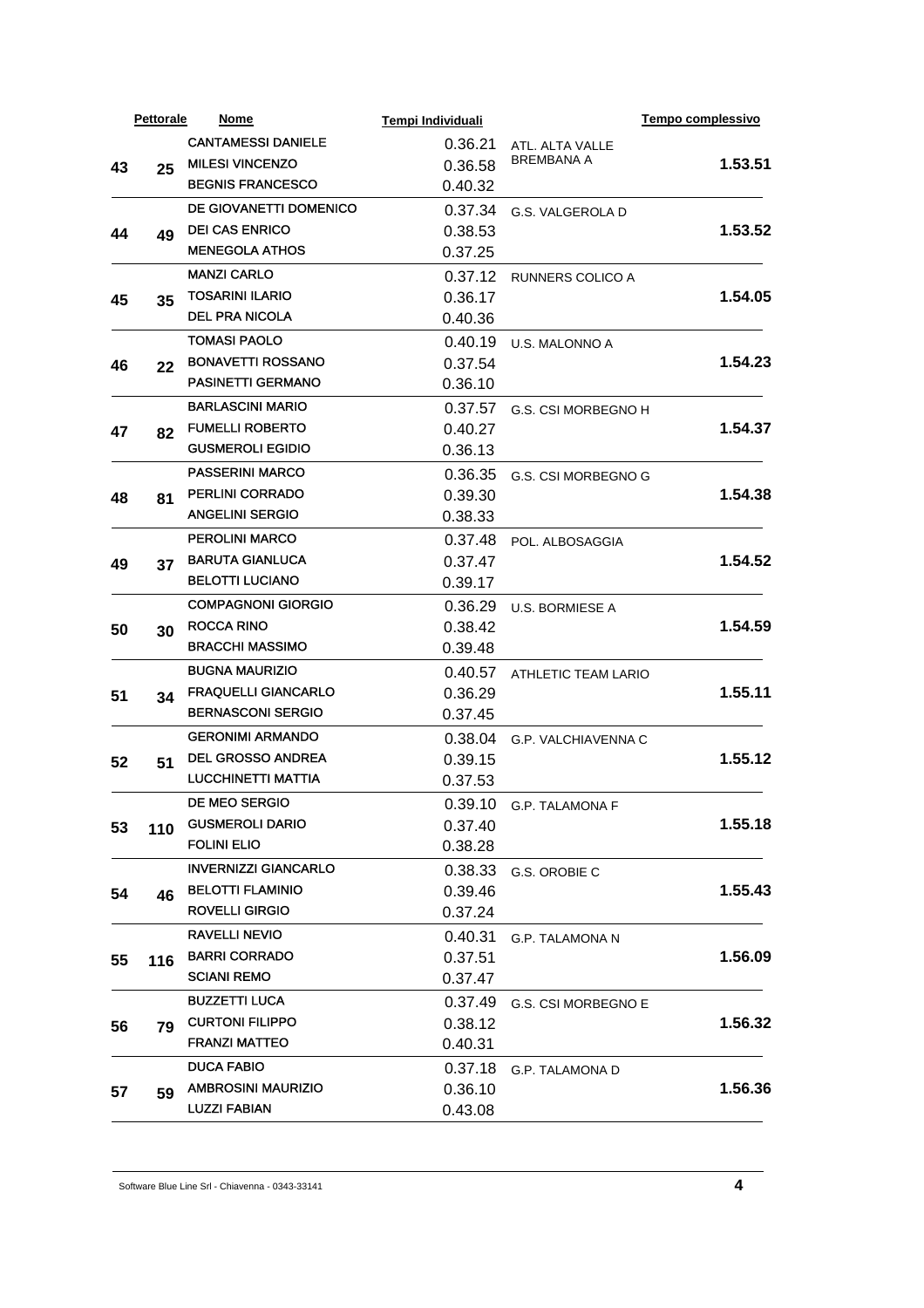|    | <b>Pettorale</b> | <b>Nome</b>                    | Tempi Individuali |                         | Tempo complessivo |
|----|------------------|--------------------------------|-------------------|-------------------------|-------------------|
|    |                  | <b>DE BERNARDI LUCA</b>        | 0.38.42           | G.P. TALAMONA I         |                   |
| 58 | 113              | <b>FOLLA LUCA</b>              | 0.38.51           |                         | 1.56.51           |
|    |                  | <b>BAROLI VITTORIO</b>         | 0.39.18           |                         |                   |
|    |                  | <b>DELLA PATRONA PAOLO</b>     | 0.37.51           | PT SKY RUNNING          |                   |
| 59 | 33               | <b>GOTTARDI LUCIANO RENATO</b> | 0.41.40           |                         | 1.56.52           |
|    |                  | <b>GERNA MARIO</b>             | 0.37.21           |                         |                   |
|    |                  | <b>GIANOTTI CRISTIAN</b>       | 0.40.48           | ASD LANZADA B           |                   |
| 60 | 71               | <b>GIORDANI MASSIMO</b>        | 0.39.36           |                         | 1.57.10           |
|    |                  | <b>NANI GIANLUCA</b>           | 0.36.46           |                         |                   |
|    |                  | <b>MOIZI ROBERTO</b>           | 0.39.45           | ASD LANZADA C           |                   |
| 61 | 72               | <b>VANOTTI ENZO</b>            | 0.35.57           |                         | 1.57.21           |
|    |                  | <b>MASA MAURIZIO</b>           | 0.41.39           |                         |                   |
|    |                  | <b>BASSI MASSIMO</b>           | 0.37.19           | G.S. CSI MORBEGNO O     |                   |
| 62 | 87               | <b>FUMAGALLI FULVIO</b>        | 0.40.22           |                         | 1.57.44           |
|    |                  | <b>CERRI GIUSEPPE</b>          | 0.40.03           |                         |                   |
|    |                  | <b>LIZZOLI EFREM</b>           | 0.36.57           | C.A. LIZZOLI B          |                   |
| 63 | 67               | <b>BASSU EFISIO LUIGI</b>      | 0.39.46           |                         | 1.58.04           |
|    |                  | <b>LIZZOLI ENOS</b>            | 0.41.21           |                         |                   |
|    |                  | <b>URBANI GIORGIO</b>          | 0.39.16           | <b>U.S. BORMIESE C</b>  |                   |
| 64 | 74               | <b>VIVIANI DAMIANO</b>         | 0.37.52           |                         | 1.58.28           |
|    |                  | <b>RAINOLTER MARIO</b>         | 0.41.20           |                         |                   |
|    |                  | <b>BONOMELLI BARNABA</b>       | 0.41.40           | U.S. MALONNO B          |                   |
| 65 | 68               | <b>SALVADORI MAURO</b>         | 0.39.56           |                         | 1.58.41           |
|    |                  | <b>PAINI GIOVANNI</b>          | 0.37.05           |                         |                   |
|    |                  | <b>BARONI ANTONIO</b>          | 0.41.04           | LA RECASTELLO RADICI    |                   |
| 66 | 44               | <b>CAVAGNA STEFANO</b>         | 0.38.40           | <b>GROUP C</b>          | 1.58.49           |
|    |                  | <b>BERIZZI ROBERTO</b>         | 0.39.05           |                         |                   |
|    |                  | TAGLIAFERRI LUCA               | 0.41.42           | POL. PAGNONA B          |                   |
| 67 | 63               | <b>BERTARINI MANUELE</b>       | 0.36.45           |                         | 1.58.59           |
|    |                  | <b>ARRIGHI DAVIDE</b>          | 0.40.32           |                         |                   |
|    |                  | <b>FERRI DOMENICO</b>          |                   | 0.40.09 U.S. MALONNOC   |                   |
| 68 | 69               | <b>TABONI ANGELO</b>           | 0.38.21           |                         | 1.59.37           |
|    |                  | <b>GUARINONI ALBERTO</b>       | 0.41.07           |                         |                   |
|    |                  | <b>FAZZINI NILO</b>            | 0.39.43           | POL. PAGNONA C          |                   |
|    |                  | <b>SPANO MASIMILIANO</b>       | 0.39.57           |                         | 2.00.08           |
| 69 | 64               | <b>BRAMBILLA GIACOMO</b>       | 0.40.28           |                         |                   |
|    |                  | <b>FRATE FABRIZIO</b>          | 0.39.25           | <b>G.P. SANTI NUOVA</b> |                   |
| 70 |                  | <b>FRATE MASSIMO</b>           | 0.40.30           | <b>OLONIO E</b>         | 2.00.12           |
|    | 107              | <b>SOUDI TAOUFIQ</b>           | 0.40.17           |                         |                   |
|    |                  | <b>BONGIO MASSIMO</b>          | 0.39.50           |                         |                   |
|    |                  | <b>BIASINI PIETRO</b>          | 0.39.44           | G.S. CSI MORBEGNO R     | 2.00.42           |
| 71 | 90               | <b>MARELLI VALTER</b>          | 0.41.08           |                         |                   |
|    |                  | <b>BERTOLINI GIROGIO</b>       |                   |                         |                   |
|    |                  | <b>MAFFEZZINI FABIO</b>        | 0.38.27           | <b>G.P. TALAMONA H</b>  |                   |
| 72 | $112$            | <b>ENA DOMENICO</b>            | 0.42.20           |                         | 2.00.48           |
|    |                  |                                | 0.40.01           |                         |                   |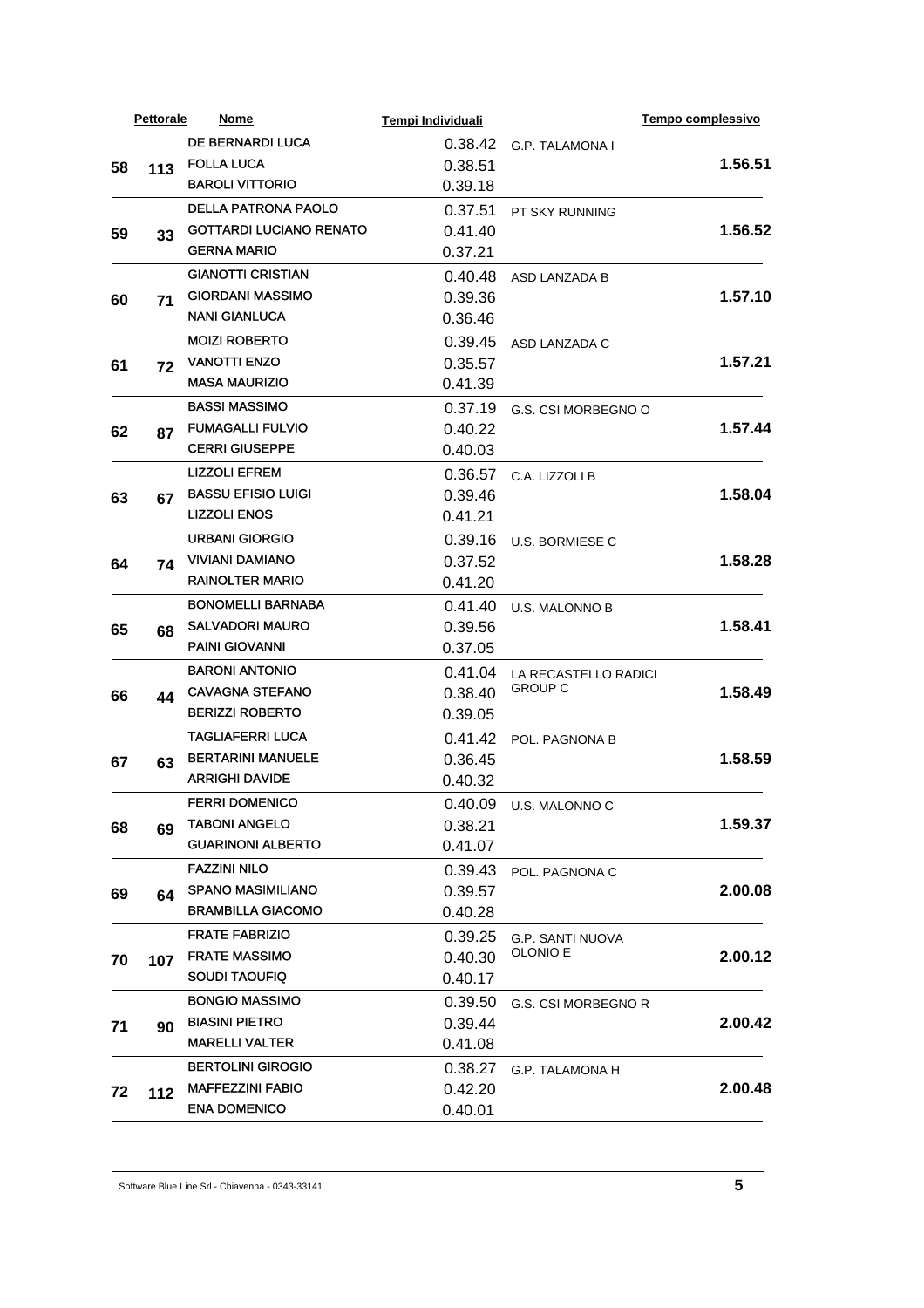|    | <b>Pettorale</b> | Nome                        | Tempi Individuali |                         | Tempo complessivo |
|----|------------------|-----------------------------|-------------------|-------------------------|-------------------|
|    |                  | <b>BUZZELLA MARIO</b>       | 0.40.33           | <b>RUNNERS COLICO B</b> |                   |
| 73 | 76               | <b>TOSARINI ALBERTO</b>     | 0.40.34           |                         | 2.00.49           |
|    |                  | <b>BRAMBILLA PAOLO</b>      | 0.39.42           |                         |                   |
|    |                  | <b>FREDDI MARCO</b>         | 0.39.38           | POL. PAGNONA E          |                   |
| 74 | 66               | <b>RIVA ROBERTO</b>         | 0.39.39           |                         | 2.01.29           |
|    |                  | <b>ZACCAGNI ANDREA</b>      | 0.42.12           |                         |                   |
|    |                  | TAGLIAFERRI MARINO          | 0.42.05           | POL. PAGNONA D          |                   |
| 75 | 65               | <b>BUTTERA FABIO</b>        | 0.38.44           |                         | 2.01.42           |
|    |                  | <b>TAGLIAFERRI DANIELE</b>  | 0.40.53           |                         |                   |
|    |                  | <b>CORAZZA ROBERTO</b>      | 0.40.45           | <b>G.S. VALGEROLA F</b> |                   |
| 76 | 98               | <b>CAPITANI LUCIANO</b>     | 0.42.28           |                         | 2.02.26           |
|    |                  | <b>GAGGI DONATO</b>         | 0.39.13           |                         |                   |
|    |                  | <b>CERRI GINESIO</b>        | 0.40.32           | G.P. TALAMONA G         |                   |
| 77 | 111              | <b>MILIVINTI GIUSEPPE</b>   | 0.39.26           |                         | 2.02.46           |
|    |                  | <b>CIAPONI COSTANTE</b>     | 0.42.48           |                         |                   |
|    |                  | <b>WOODS ADRIAN</b>         | 0.39.51           | <b>ERYRI</b>            |                   |
| 78 | 15               | <b>BLAKE MIKE</b>           | 0.45.46           |                         | 2.03.00           |
|    |                  | <b>WATHAM PAUL</b>          | 0.37.23           |                         |                   |
|    |                  | <b>TARCHINI ENRICO</b>      | 0.41.56           | G.S. CSI MORBEGNO I     |                   |
| 79 | 83               | <b>GUSMEROLI STEFANO</b>    | 0.41.55           |                         | 2.03.07           |
|    |                  | <b>FRANSCI GIANNI</b>       | 0.39.16           |                         |                   |
|    |                  | <b>NAVA MASSIMO</b>         | 0.40.45           | G.S. CSI MORBEGNO Z     |                   |
| 80 | 96               | <b>RUFFONI GIOVANNI</b>     | 0.41.38           |                         | 2.03.12           |
|    |                  | <b>LEONI CARLO</b>          | 0.40.49           |                         |                   |
|    |                  | <b>BASSETTO PAOLO</b>       | 0.37.54           | ATLETICA VERBANO        |                   |
| 81 | 29               | <b>BELTRAMELLO STEFANO</b>  | 0.41.14           |                         | 2.03.39           |
|    |                  | <b>NEGRI MARCO</b>          | 0.44.31           |                         |                   |
|    |                  | <b>FORIERI FLAMINIO</b>     | 0.40.50           | ATHLETIC CLUB           |                   |
| 82 | 119              | <b>VILLA SILVIO</b>         | 0.42.01           | <b>VILLASANTA</b>       | 2.04.20           |
|    |                  | <b>COLZANI PAOLO</b>        | 0.41.29           |                         |                   |
|    |                  | <b>BRANCHI RICCARDO</b>     | 0.40.39           | 2002 MARATHON CLUB A    |                   |
| 83 |                  | <b>ORGNONI DONATO</b>       | 0.41.36           |                         | 2.04.34           |
|    | 32               | <b>GIUSTOLISI FABIO</b>     | 0.42.19           |                         |                   |
|    |                  | <b>TARCA BRUNO</b>          | 0.40.21           | G.S. CSI MORBEGNO P     |                   |
| 84 |                  | <b>TAGLIAFERRI ENZO</b>     | 0.43.28           |                         | 2.04.49           |
|    | 88               | <b>TARCA VALERIO</b>        | 0.41.00           |                         |                   |
|    |                  | <b>BERTOLINI GIACOMO</b>    | 0.38.50           | G.S. CSI MORBEGNO L     |                   |
|    |                  | <b>MAZZONI MARCO</b>        | 0.40.38           |                         | 2.04.52           |
| 85 | 84               | <b>PIASINI ENRICO</b>       | 0.45.24           |                         |                   |
|    |                  | <b>SENESTRARI GIANCARLO</b> | 0.38.25           |                         |                   |
| 86 |                  | <b>RUFFONI GRAZIANO</b>     | 0.42.22           | G.S. VALGEROLA I        | 2.05.14           |
|    | 101              | <b>RUFFONI SILVIO</b>       | 0.44.27           |                         |                   |
|    |                  | <b>CARGANICO ANTONIO</b>    |                   |                         |                   |
|    |                  | <b>TACCHINI VITALE</b>      | 0.41.19           | G.S. CSI MORBEGNO Q     | 2.05.49           |
| 87 | 89               | <b>CIAPPONI DANIELE</b>     | 0.43.30           |                         |                   |
|    |                  |                             | 0.41.00           |                         |                   |

Software Blue Line Srl - Chiavenna - 0343-33141 **6**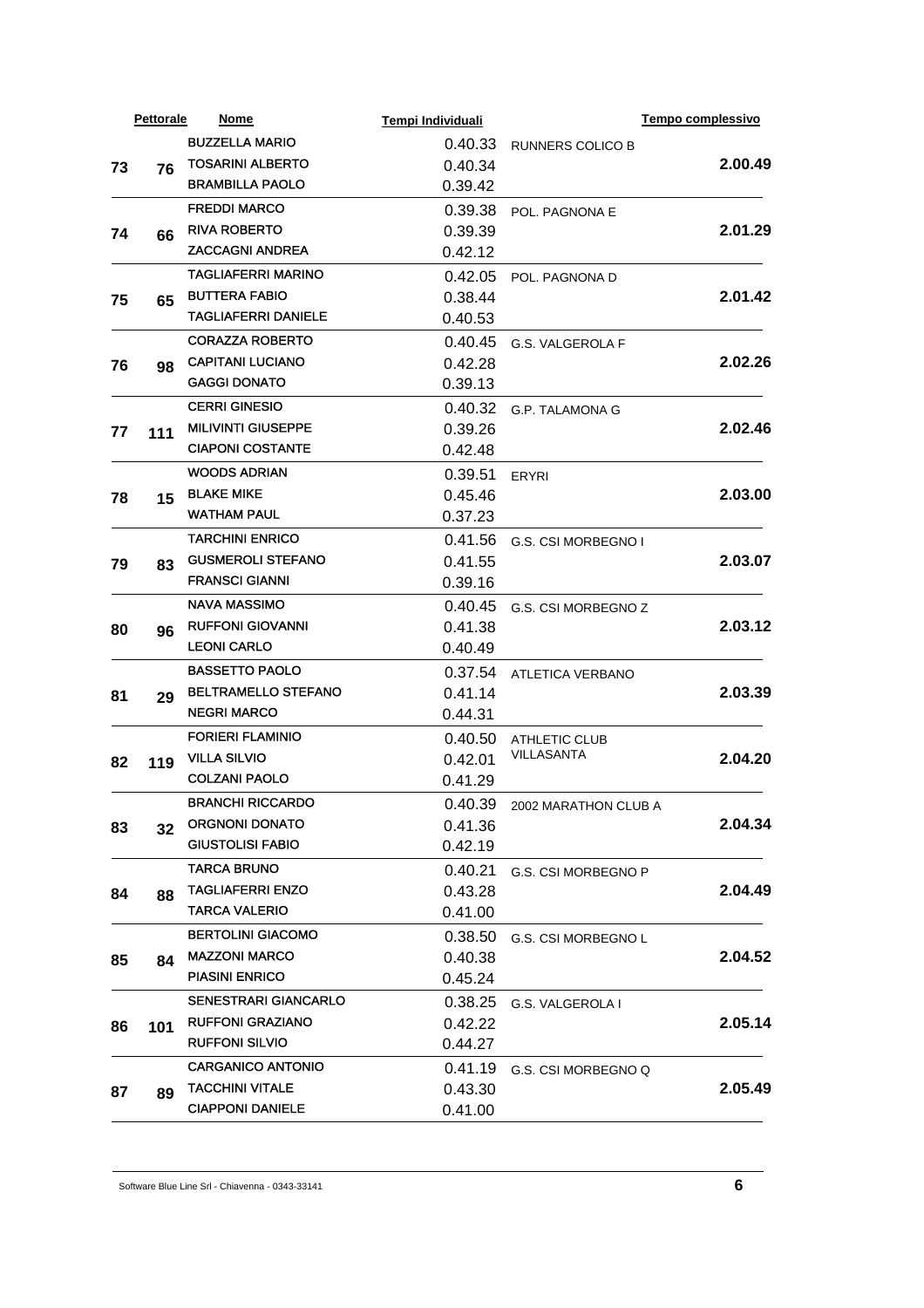| <b>DELLA FONTE GIORGIO</b><br>0.39.57<br>G.S. VALGEROLA M<br><b>FAZZINI FABIO</b><br>2.05.53<br>0.42.23<br>88<br>103<br><b>MATTARUCCHI PIETRO</b><br>0.43.33<br><b>CERRI GIANNI</b><br>0.38.17<br><b>G.P. TALAMONA L</b><br><b>GUSMEROLI GIORDANO</b><br>2.06.36<br>0.42.46<br>89<br>114<br><b>LORENZONI MATTEO</b><br>0.45.33<br><b>SCUFFI MAURIZIO</b><br>0.42.55<br>G.S. VALGEROLA L<br><b>RUSCONI MICHELE</b><br>2.06.55<br>0.42.04<br>90<br>102<br><b>SPEZIALE MAX</b><br>0.41.56<br><b>PASINI SILVANO</b><br>0.41.54<br><b>G.P. VALCHIAVENNA D</b><br><b>GINI PLACIDO</b><br>2.07.30<br>0.41.46<br>91<br>52<br><b>ANDREOLI FABRIZIO</b><br>0.43.50<br><b>BATTISTESSA FABIO</b><br>0.43.21<br>RUNNERS COLICO C<br><b>DEGO PAOLO</b><br>2.09.45<br>0.42.08<br>92<br>77<br><b>CAMBI ANDREA</b><br>0.44.16<br><b>DENTI GIUSEPPE</b><br>0.42.02<br>G.P. SANTI NUOVA<br>OLONIO D<br><b>SOTTILE ANTONIO</b><br>2.10.48<br>0.47.43<br>93<br>56<br><b>MANGANO VITTORIO</b><br>0.41.03<br><b>MORETTI STEFANO</b><br>0.45.15<br>G.S. CSI MORBEGNO N<br><b>SPINI STEFANO</b><br>2.11.12<br>0.39.41<br>94<br>86<br><b>SPINI ARNALDO</b><br>0.46.16<br><b>MELE' ATTILIO</b><br>0.42.16<br><b>G.S. VALGEROLA E</b><br><b>BRIOSCHI RUGGERO</b><br>2.11.40<br>0.46.08<br>95<br>97<br><b>RUFFONI ROCCO</b><br>0.43.16<br><b>SPEZIALE PIERANDREA</b><br>0.46.07<br>G.S. CSI MORBEGNO V<br>SPEZIALE MARCO<br>2.13.25<br>0.41.25<br>96<br>94<br><b>MAZZOLENI ENRICO</b><br>0.45.53<br><b>CIAPPONI MARCO</b><br>0.41.11<br>G.S. CSI MORBEGNO U<br><b>TESTA IVANO</b><br>2.14.05<br>0.46.56<br>97<br>93<br><b>VERNA VINCENZO ROCCO</b><br>0.45.58<br><b>GALLI DINO</b><br>0.43.22 G.P. TALAMONA O<br><b>SCHIANTARELLI GIACOMO</b><br>2.14.12<br>0.43.04<br>98<br>117<br><b>DASSOGNO MASSIMO</b><br>0.47.46<br><b>CASSINA CARLO</b><br>0.42.33<br>G.S. VALGEROLA P<br>DE GIACOMINA PAOLO<br>2.15.19<br>0.44.18<br>99<br>106<br><b>BRUNI ROMANO</b><br>0.48.28<br><b>BARILANI ADRIANO</b><br>0.50.58<br>G.P. SANTI NUOVA<br><b>OLONIO F</b><br><b>MORE' LUIGI</b><br>2.16.03<br>0.41.23<br>100 108<br><b>BONESI MARINO</b><br>0.43.42<br><b>LHANSOUR SAID</b><br>0.45.46<br>G.S. VALGEROLA O<br>PIGANZOLI MATTIA<br>2.16.13<br>0.45.38<br>101 105<br>PIGANZOLI MAURIZIO<br>0.44.49<br><b>SCOTTI RICCARDO</b><br>0.43.32<br>G.S. CSI MORBEGNO T<br><b>SCOTTI FRANCO</b><br>2.16.26<br>0.44.57<br>102<br>92<br><b>GUSMEROLI GULIANO</b><br>0.47.57 | <b>Pettorale</b> | <b>Nome</b> | Tempi Individuali | Tempo complessivo |
|-------------------------------------------------------------------------------------------------------------------------------------------------------------------------------------------------------------------------------------------------------------------------------------------------------------------------------------------------------------------------------------------------------------------------------------------------------------------------------------------------------------------------------------------------------------------------------------------------------------------------------------------------------------------------------------------------------------------------------------------------------------------------------------------------------------------------------------------------------------------------------------------------------------------------------------------------------------------------------------------------------------------------------------------------------------------------------------------------------------------------------------------------------------------------------------------------------------------------------------------------------------------------------------------------------------------------------------------------------------------------------------------------------------------------------------------------------------------------------------------------------------------------------------------------------------------------------------------------------------------------------------------------------------------------------------------------------------------------------------------------------------------------------------------------------------------------------------------------------------------------------------------------------------------------------------------------------------------------------------------------------------------------------------------------------------------------------------------------------------------------------------------------------------------------------------------------------------------------------------------------------------------------------------------------------------------------------------------------------------------------------------------------------------------------------|------------------|-------------|-------------------|-------------------|
|                                                                                                                                                                                                                                                                                                                                                                                                                                                                                                                                                                                                                                                                                                                                                                                                                                                                                                                                                                                                                                                                                                                                                                                                                                                                                                                                                                                                                                                                                                                                                                                                                                                                                                                                                                                                                                                                                                                                                                                                                                                                                                                                                                                                                                                                                                                                                                                                                               |                  |             |                   |                   |
|                                                                                                                                                                                                                                                                                                                                                                                                                                                                                                                                                                                                                                                                                                                                                                                                                                                                                                                                                                                                                                                                                                                                                                                                                                                                                                                                                                                                                                                                                                                                                                                                                                                                                                                                                                                                                                                                                                                                                                                                                                                                                                                                                                                                                                                                                                                                                                                                                               |                  |             |                   |                   |
|                                                                                                                                                                                                                                                                                                                                                                                                                                                                                                                                                                                                                                                                                                                                                                                                                                                                                                                                                                                                                                                                                                                                                                                                                                                                                                                                                                                                                                                                                                                                                                                                                                                                                                                                                                                                                                                                                                                                                                                                                                                                                                                                                                                                                                                                                                                                                                                                                               |                  |             |                   |                   |
|                                                                                                                                                                                                                                                                                                                                                                                                                                                                                                                                                                                                                                                                                                                                                                                                                                                                                                                                                                                                                                                                                                                                                                                                                                                                                                                                                                                                                                                                                                                                                                                                                                                                                                                                                                                                                                                                                                                                                                                                                                                                                                                                                                                                                                                                                                                                                                                                                               |                  |             |                   |                   |
|                                                                                                                                                                                                                                                                                                                                                                                                                                                                                                                                                                                                                                                                                                                                                                                                                                                                                                                                                                                                                                                                                                                                                                                                                                                                                                                                                                                                                                                                                                                                                                                                                                                                                                                                                                                                                                                                                                                                                                                                                                                                                                                                                                                                                                                                                                                                                                                                                               |                  |             |                   |                   |
|                                                                                                                                                                                                                                                                                                                                                                                                                                                                                                                                                                                                                                                                                                                                                                                                                                                                                                                                                                                                                                                                                                                                                                                                                                                                                                                                                                                                                                                                                                                                                                                                                                                                                                                                                                                                                                                                                                                                                                                                                                                                                                                                                                                                                                                                                                                                                                                                                               |                  |             |                   |                   |
|                                                                                                                                                                                                                                                                                                                                                                                                                                                                                                                                                                                                                                                                                                                                                                                                                                                                                                                                                                                                                                                                                                                                                                                                                                                                                                                                                                                                                                                                                                                                                                                                                                                                                                                                                                                                                                                                                                                                                                                                                                                                                                                                                                                                                                                                                                                                                                                                                               |                  |             |                   |                   |
|                                                                                                                                                                                                                                                                                                                                                                                                                                                                                                                                                                                                                                                                                                                                                                                                                                                                                                                                                                                                                                                                                                                                                                                                                                                                                                                                                                                                                                                                                                                                                                                                                                                                                                                                                                                                                                                                                                                                                                                                                                                                                                                                                                                                                                                                                                                                                                                                                               |                  |             |                   |                   |
|                                                                                                                                                                                                                                                                                                                                                                                                                                                                                                                                                                                                                                                                                                                                                                                                                                                                                                                                                                                                                                                                                                                                                                                                                                                                                                                                                                                                                                                                                                                                                                                                                                                                                                                                                                                                                                                                                                                                                                                                                                                                                                                                                                                                                                                                                                                                                                                                                               |                  |             |                   |                   |
|                                                                                                                                                                                                                                                                                                                                                                                                                                                                                                                                                                                                                                                                                                                                                                                                                                                                                                                                                                                                                                                                                                                                                                                                                                                                                                                                                                                                                                                                                                                                                                                                                                                                                                                                                                                                                                                                                                                                                                                                                                                                                                                                                                                                                                                                                                                                                                                                                               |                  |             |                   |                   |
|                                                                                                                                                                                                                                                                                                                                                                                                                                                                                                                                                                                                                                                                                                                                                                                                                                                                                                                                                                                                                                                                                                                                                                                                                                                                                                                                                                                                                                                                                                                                                                                                                                                                                                                                                                                                                                                                                                                                                                                                                                                                                                                                                                                                                                                                                                                                                                                                                               |                  |             |                   |                   |
|                                                                                                                                                                                                                                                                                                                                                                                                                                                                                                                                                                                                                                                                                                                                                                                                                                                                                                                                                                                                                                                                                                                                                                                                                                                                                                                                                                                                                                                                                                                                                                                                                                                                                                                                                                                                                                                                                                                                                                                                                                                                                                                                                                                                                                                                                                                                                                                                                               |                  |             |                   |                   |
|                                                                                                                                                                                                                                                                                                                                                                                                                                                                                                                                                                                                                                                                                                                                                                                                                                                                                                                                                                                                                                                                                                                                                                                                                                                                                                                                                                                                                                                                                                                                                                                                                                                                                                                                                                                                                                                                                                                                                                                                                                                                                                                                                                                                                                                                                                                                                                                                                               |                  |             |                   |                   |
|                                                                                                                                                                                                                                                                                                                                                                                                                                                                                                                                                                                                                                                                                                                                                                                                                                                                                                                                                                                                                                                                                                                                                                                                                                                                                                                                                                                                                                                                                                                                                                                                                                                                                                                                                                                                                                                                                                                                                                                                                                                                                                                                                                                                                                                                                                                                                                                                                               |                  |             |                   |                   |
|                                                                                                                                                                                                                                                                                                                                                                                                                                                                                                                                                                                                                                                                                                                                                                                                                                                                                                                                                                                                                                                                                                                                                                                                                                                                                                                                                                                                                                                                                                                                                                                                                                                                                                                                                                                                                                                                                                                                                                                                                                                                                                                                                                                                                                                                                                                                                                                                                               |                  |             |                   |                   |
|                                                                                                                                                                                                                                                                                                                                                                                                                                                                                                                                                                                                                                                                                                                                                                                                                                                                                                                                                                                                                                                                                                                                                                                                                                                                                                                                                                                                                                                                                                                                                                                                                                                                                                                                                                                                                                                                                                                                                                                                                                                                                                                                                                                                                                                                                                                                                                                                                               |                  |             |                   |                   |
|                                                                                                                                                                                                                                                                                                                                                                                                                                                                                                                                                                                                                                                                                                                                                                                                                                                                                                                                                                                                                                                                                                                                                                                                                                                                                                                                                                                                                                                                                                                                                                                                                                                                                                                                                                                                                                                                                                                                                                                                                                                                                                                                                                                                                                                                                                                                                                                                                               |                  |             |                   |                   |
|                                                                                                                                                                                                                                                                                                                                                                                                                                                                                                                                                                                                                                                                                                                                                                                                                                                                                                                                                                                                                                                                                                                                                                                                                                                                                                                                                                                                                                                                                                                                                                                                                                                                                                                                                                                                                                                                                                                                                                                                                                                                                                                                                                                                                                                                                                                                                                                                                               |                  |             |                   |                   |
|                                                                                                                                                                                                                                                                                                                                                                                                                                                                                                                                                                                                                                                                                                                                                                                                                                                                                                                                                                                                                                                                                                                                                                                                                                                                                                                                                                                                                                                                                                                                                                                                                                                                                                                                                                                                                                                                                                                                                                                                                                                                                                                                                                                                                                                                                                                                                                                                                               |                  |             |                   |                   |
|                                                                                                                                                                                                                                                                                                                                                                                                                                                                                                                                                                                                                                                                                                                                                                                                                                                                                                                                                                                                                                                                                                                                                                                                                                                                                                                                                                                                                                                                                                                                                                                                                                                                                                                                                                                                                                                                                                                                                                                                                                                                                                                                                                                                                                                                                                                                                                                                                               |                  |             |                   |                   |
|                                                                                                                                                                                                                                                                                                                                                                                                                                                                                                                                                                                                                                                                                                                                                                                                                                                                                                                                                                                                                                                                                                                                                                                                                                                                                                                                                                                                                                                                                                                                                                                                                                                                                                                                                                                                                                                                                                                                                                                                                                                                                                                                                                                                                                                                                                                                                                                                                               |                  |             |                   |                   |
|                                                                                                                                                                                                                                                                                                                                                                                                                                                                                                                                                                                                                                                                                                                                                                                                                                                                                                                                                                                                                                                                                                                                                                                                                                                                                                                                                                                                                                                                                                                                                                                                                                                                                                                                                                                                                                                                                                                                                                                                                                                                                                                                                                                                                                                                                                                                                                                                                               |                  |             |                   |                   |
|                                                                                                                                                                                                                                                                                                                                                                                                                                                                                                                                                                                                                                                                                                                                                                                                                                                                                                                                                                                                                                                                                                                                                                                                                                                                                                                                                                                                                                                                                                                                                                                                                                                                                                                                                                                                                                                                                                                                                                                                                                                                                                                                                                                                                                                                                                                                                                                                                               |                  |             |                   |                   |
|                                                                                                                                                                                                                                                                                                                                                                                                                                                                                                                                                                                                                                                                                                                                                                                                                                                                                                                                                                                                                                                                                                                                                                                                                                                                                                                                                                                                                                                                                                                                                                                                                                                                                                                                                                                                                                                                                                                                                                                                                                                                                                                                                                                                                                                                                                                                                                                                                               |                  |             |                   |                   |
|                                                                                                                                                                                                                                                                                                                                                                                                                                                                                                                                                                                                                                                                                                                                                                                                                                                                                                                                                                                                                                                                                                                                                                                                                                                                                                                                                                                                                                                                                                                                                                                                                                                                                                                                                                                                                                                                                                                                                                                                                                                                                                                                                                                                                                                                                                                                                                                                                               |                  |             |                   |                   |
|                                                                                                                                                                                                                                                                                                                                                                                                                                                                                                                                                                                                                                                                                                                                                                                                                                                                                                                                                                                                                                                                                                                                                                                                                                                                                                                                                                                                                                                                                                                                                                                                                                                                                                                                                                                                                                                                                                                                                                                                                                                                                                                                                                                                                                                                                                                                                                                                                               |                  |             |                   |                   |
|                                                                                                                                                                                                                                                                                                                                                                                                                                                                                                                                                                                                                                                                                                                                                                                                                                                                                                                                                                                                                                                                                                                                                                                                                                                                                                                                                                                                                                                                                                                                                                                                                                                                                                                                                                                                                                                                                                                                                                                                                                                                                                                                                                                                                                                                                                                                                                                                                               |                  |             |                   |                   |
|                                                                                                                                                                                                                                                                                                                                                                                                                                                                                                                                                                                                                                                                                                                                                                                                                                                                                                                                                                                                                                                                                                                                                                                                                                                                                                                                                                                                                                                                                                                                                                                                                                                                                                                                                                                                                                                                                                                                                                                                                                                                                                                                                                                                                                                                                                                                                                                                                               |                  |             |                   |                   |
|                                                                                                                                                                                                                                                                                                                                                                                                                                                                                                                                                                                                                                                                                                                                                                                                                                                                                                                                                                                                                                                                                                                                                                                                                                                                                                                                                                                                                                                                                                                                                                                                                                                                                                                                                                                                                                                                                                                                                                                                                                                                                                                                                                                                                                                                                                                                                                                                                               |                  |             |                   |                   |
|                                                                                                                                                                                                                                                                                                                                                                                                                                                                                                                                                                                                                                                                                                                                                                                                                                                                                                                                                                                                                                                                                                                                                                                                                                                                                                                                                                                                                                                                                                                                                                                                                                                                                                                                                                                                                                                                                                                                                                                                                                                                                                                                                                                                                                                                                                                                                                                                                               |                  |             |                   |                   |
|                                                                                                                                                                                                                                                                                                                                                                                                                                                                                                                                                                                                                                                                                                                                                                                                                                                                                                                                                                                                                                                                                                                                                                                                                                                                                                                                                                                                                                                                                                                                                                                                                                                                                                                                                                                                                                                                                                                                                                                                                                                                                                                                                                                                                                                                                                                                                                                                                               |                  |             |                   |                   |
|                                                                                                                                                                                                                                                                                                                                                                                                                                                                                                                                                                                                                                                                                                                                                                                                                                                                                                                                                                                                                                                                                                                                                                                                                                                                                                                                                                                                                                                                                                                                                                                                                                                                                                                                                                                                                                                                                                                                                                                                                                                                                                                                                                                                                                                                                                                                                                                                                               |                  |             |                   |                   |
|                                                                                                                                                                                                                                                                                                                                                                                                                                                                                                                                                                                                                                                                                                                                                                                                                                                                                                                                                                                                                                                                                                                                                                                                                                                                                                                                                                                                                                                                                                                                                                                                                                                                                                                                                                                                                                                                                                                                                                                                                                                                                                                                                                                                                                                                                                                                                                                                                               |                  |             |                   |                   |
|                                                                                                                                                                                                                                                                                                                                                                                                                                                                                                                                                                                                                                                                                                                                                                                                                                                                                                                                                                                                                                                                                                                                                                                                                                                                                                                                                                                                                                                                                                                                                                                                                                                                                                                                                                                                                                                                                                                                                                                                                                                                                                                                                                                                                                                                                                                                                                                                                               |                  |             |                   |                   |
|                                                                                                                                                                                                                                                                                                                                                                                                                                                                                                                                                                                                                                                                                                                                                                                                                                                                                                                                                                                                                                                                                                                                                                                                                                                                                                                                                                                                                                                                                                                                                                                                                                                                                                                                                                                                                                                                                                                                                                                                                                                                                                                                                                                                                                                                                                                                                                                                                               |                  |             |                   |                   |
|                                                                                                                                                                                                                                                                                                                                                                                                                                                                                                                                                                                                                                                                                                                                                                                                                                                                                                                                                                                                                                                                                                                                                                                                                                                                                                                                                                                                                                                                                                                                                                                                                                                                                                                                                                                                                                                                                                                                                                                                                                                                                                                                                                                                                                                                                                                                                                                                                               |                  |             |                   |                   |
|                                                                                                                                                                                                                                                                                                                                                                                                                                                                                                                                                                                                                                                                                                                                                                                                                                                                                                                                                                                                                                                                                                                                                                                                                                                                                                                                                                                                                                                                                                                                                                                                                                                                                                                                                                                                                                                                                                                                                                                                                                                                                                                                                                                                                                                                                                                                                                                                                               |                  |             |                   |                   |
|                                                                                                                                                                                                                                                                                                                                                                                                                                                                                                                                                                                                                                                                                                                                                                                                                                                                                                                                                                                                                                                                                                                                                                                                                                                                                                                                                                                                                                                                                                                                                                                                                                                                                                                                                                                                                                                                                                                                                                                                                                                                                                                                                                                                                                                                                                                                                                                                                               |                  |             |                   |                   |
|                                                                                                                                                                                                                                                                                                                                                                                                                                                                                                                                                                                                                                                                                                                                                                                                                                                                                                                                                                                                                                                                                                                                                                                                                                                                                                                                                                                                                                                                                                                                                                                                                                                                                                                                                                                                                                                                                                                                                                                                                                                                                                                                                                                                                                                                                                                                                                                                                               |                  |             |                   |                   |
|                                                                                                                                                                                                                                                                                                                                                                                                                                                                                                                                                                                                                                                                                                                                                                                                                                                                                                                                                                                                                                                                                                                                                                                                                                                                                                                                                                                                                                                                                                                                                                                                                                                                                                                                                                                                                                                                                                                                                                                                                                                                                                                                                                                                                                                                                                                                                                                                                               |                  |             |                   |                   |
|                                                                                                                                                                                                                                                                                                                                                                                                                                                                                                                                                                                                                                                                                                                                                                                                                                                                                                                                                                                                                                                                                                                                                                                                                                                                                                                                                                                                                                                                                                                                                                                                                                                                                                                                                                                                                                                                                                                                                                                                                                                                                                                                                                                                                                                                                                                                                                                                                               |                  |             |                   |                   |
|                                                                                                                                                                                                                                                                                                                                                                                                                                                                                                                                                                                                                                                                                                                                                                                                                                                                                                                                                                                                                                                                                                                                                                                                                                                                                                                                                                                                                                                                                                                                                                                                                                                                                                                                                                                                                                                                                                                                                                                                                                                                                                                                                                                                                                                                                                                                                                                                                               |                  |             |                   |                   |
|                                                                                                                                                                                                                                                                                                                                                                                                                                                                                                                                                                                                                                                                                                                                                                                                                                                                                                                                                                                                                                                                                                                                                                                                                                                                                                                                                                                                                                                                                                                                                                                                                                                                                                                                                                                                                                                                                                                                                                                                                                                                                                                                                                                                                                                                                                                                                                                                                               |                  |             |                   |                   |
|                                                                                                                                                                                                                                                                                                                                                                                                                                                                                                                                                                                                                                                                                                                                                                                                                                                                                                                                                                                                                                                                                                                                                                                                                                                                                                                                                                                                                                                                                                                                                                                                                                                                                                                                                                                                                                                                                                                                                                                                                                                                                                                                                                                                                                                                                                                                                                                                                               |                  |             |                   |                   |
|                                                                                                                                                                                                                                                                                                                                                                                                                                                                                                                                                                                                                                                                                                                                                                                                                                                                                                                                                                                                                                                                                                                                                                                                                                                                                                                                                                                                                                                                                                                                                                                                                                                                                                                                                                                                                                                                                                                                                                                                                                                                                                                                                                                                                                                                                                                                                                                                                               |                  |             |                   |                   |